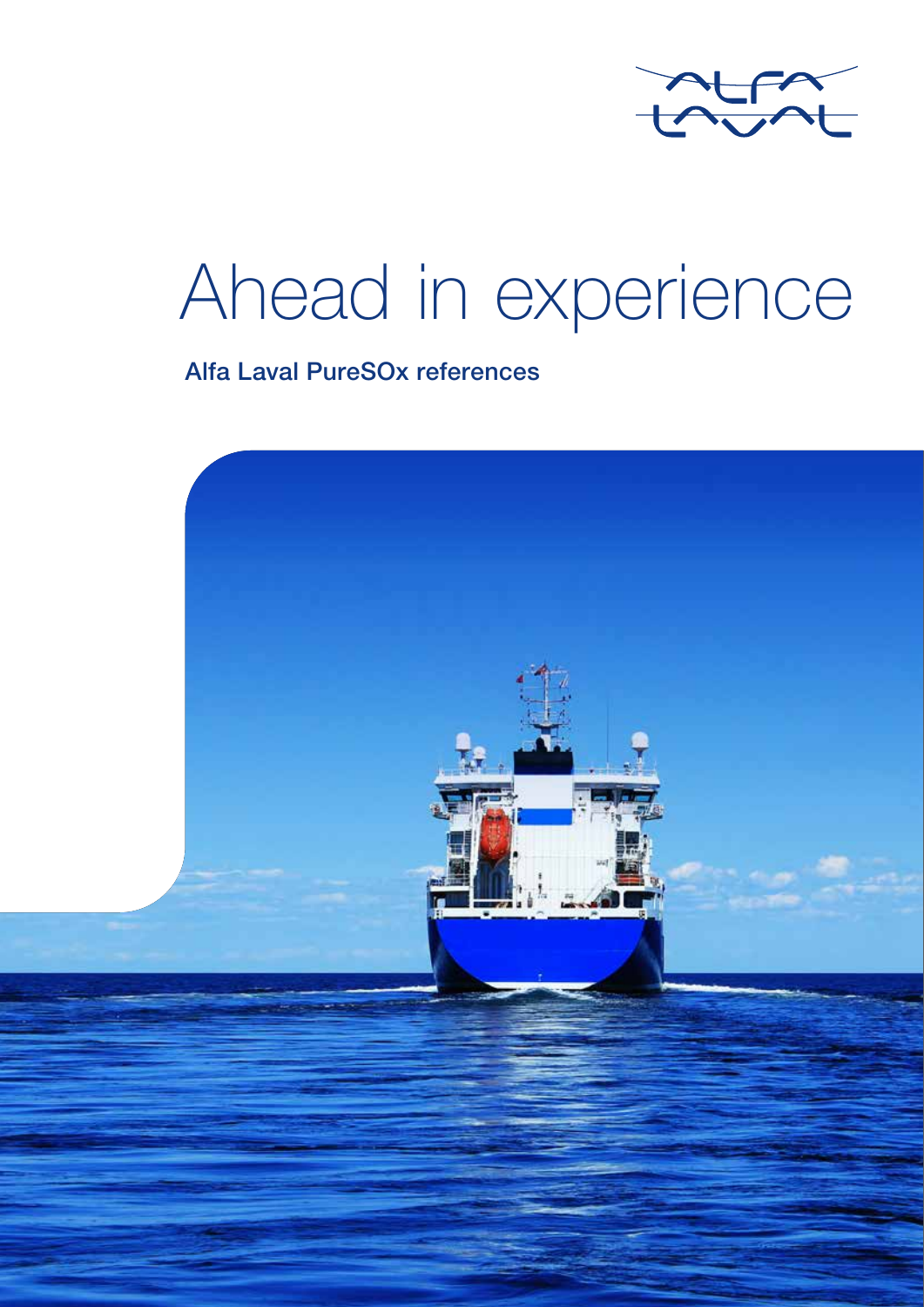# Don't just comply – be a step ahead

You won't be alone in choosing a SOx scrubber. But you will be a step ahead, if you select the scrubber at the forefront: Alfa Laval PureSOx. At sea since 2009, PureSOx has the record others aspire to, with every system ever sold in operation and in compliance. Built on 100 years of marine experience, PureSOx has been chosen for hundreds of vessels to date. But what matters more are the returning customers, convinced by smooth installations, proven results and first-rate global service.

They know PureSOx will keep them ahead – today, in 2020 and beyond.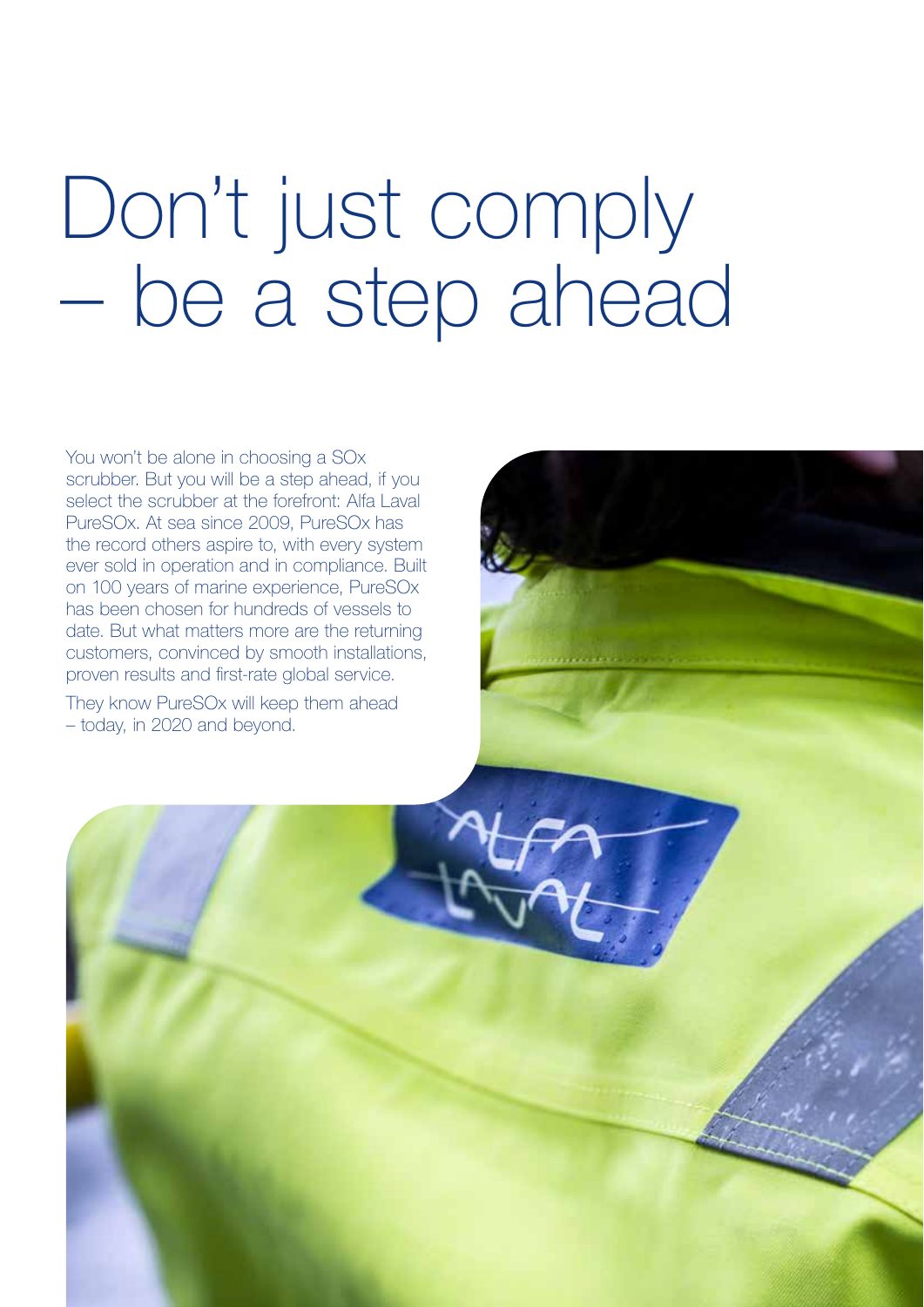## Facts and figures about Alfa Laval PureSOx

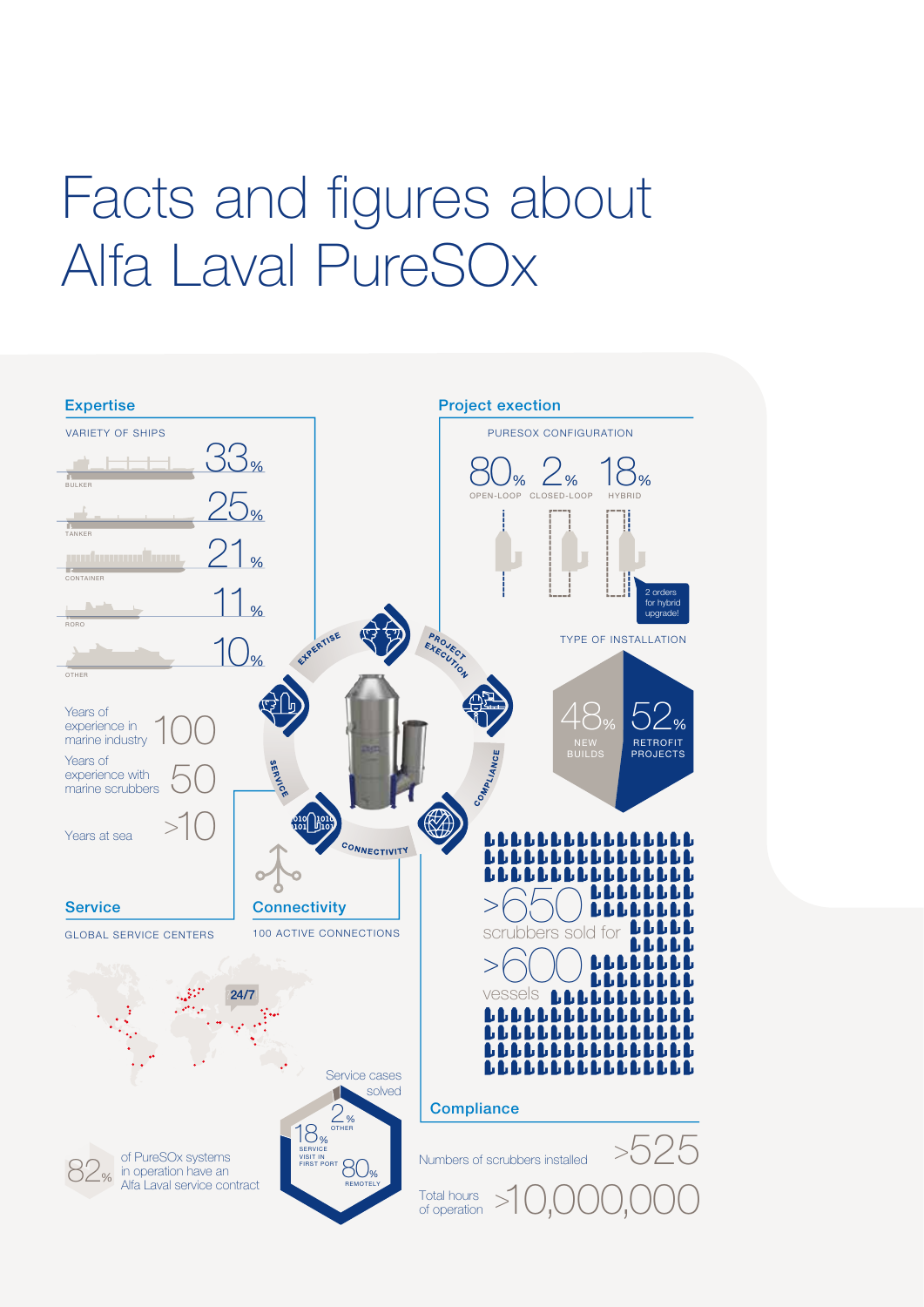

### Bulker

"PureSOx open loop U-type system ensures M/E safe operation while Alfa Laval extensive experience and track record in the Scrubber industry along with her Global Service Network guarantees uninterrupted operation of the vessels."

Dr. Loukas Barmparis, President, Safe Bulkers, Inc.

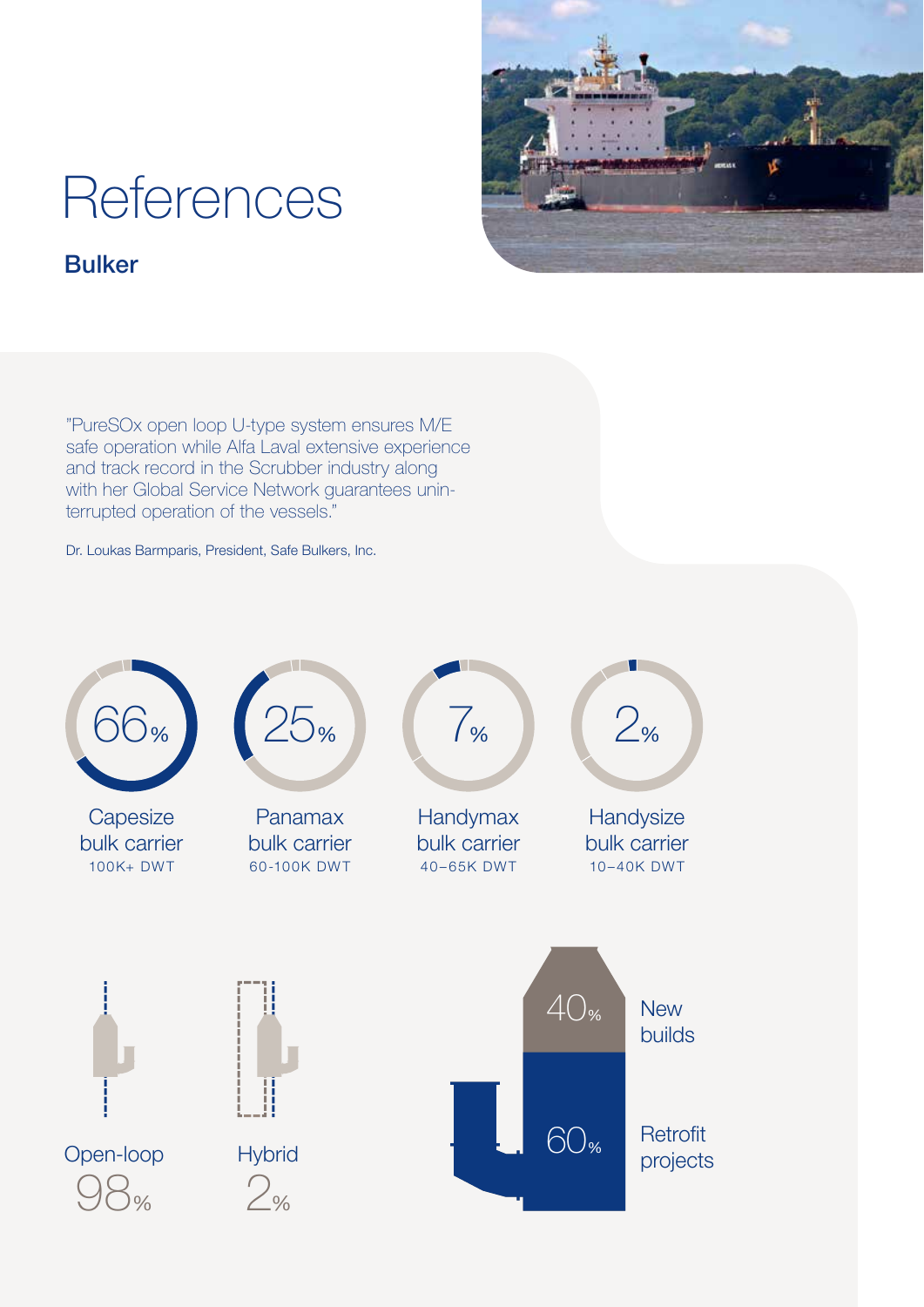

### **Tanker**

"The PureSOx scrubber commissioning and operation during sea trials was exceptional. It was amongst the equipment on board without alarms during the endurance and UMS tests in the sea trials."

Miltos Synefias, Technical Director, Pleiades Shipping Agents S.A.

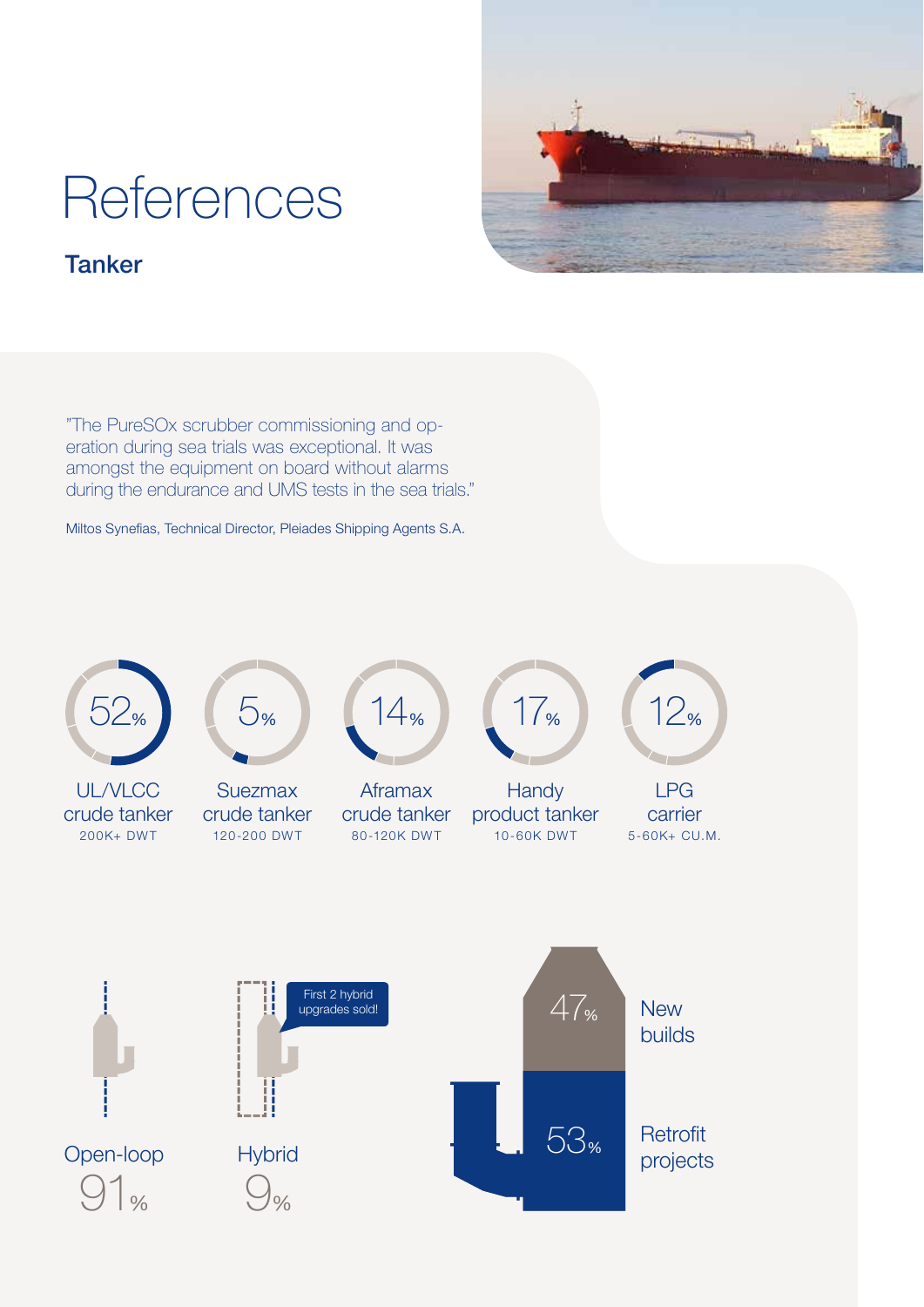### **Container**



"The PureSOx solution was well engineered and allowed a sophisticated integration of the scrubber system into our container feeder ships. The custom construction let us avoid major modifications inside the vessel, which together with the pre-outfitting gave us a short installation time. All those factors contributed to a competitive price."

#### Christoph Meier, Project Manager, Buss Shipping

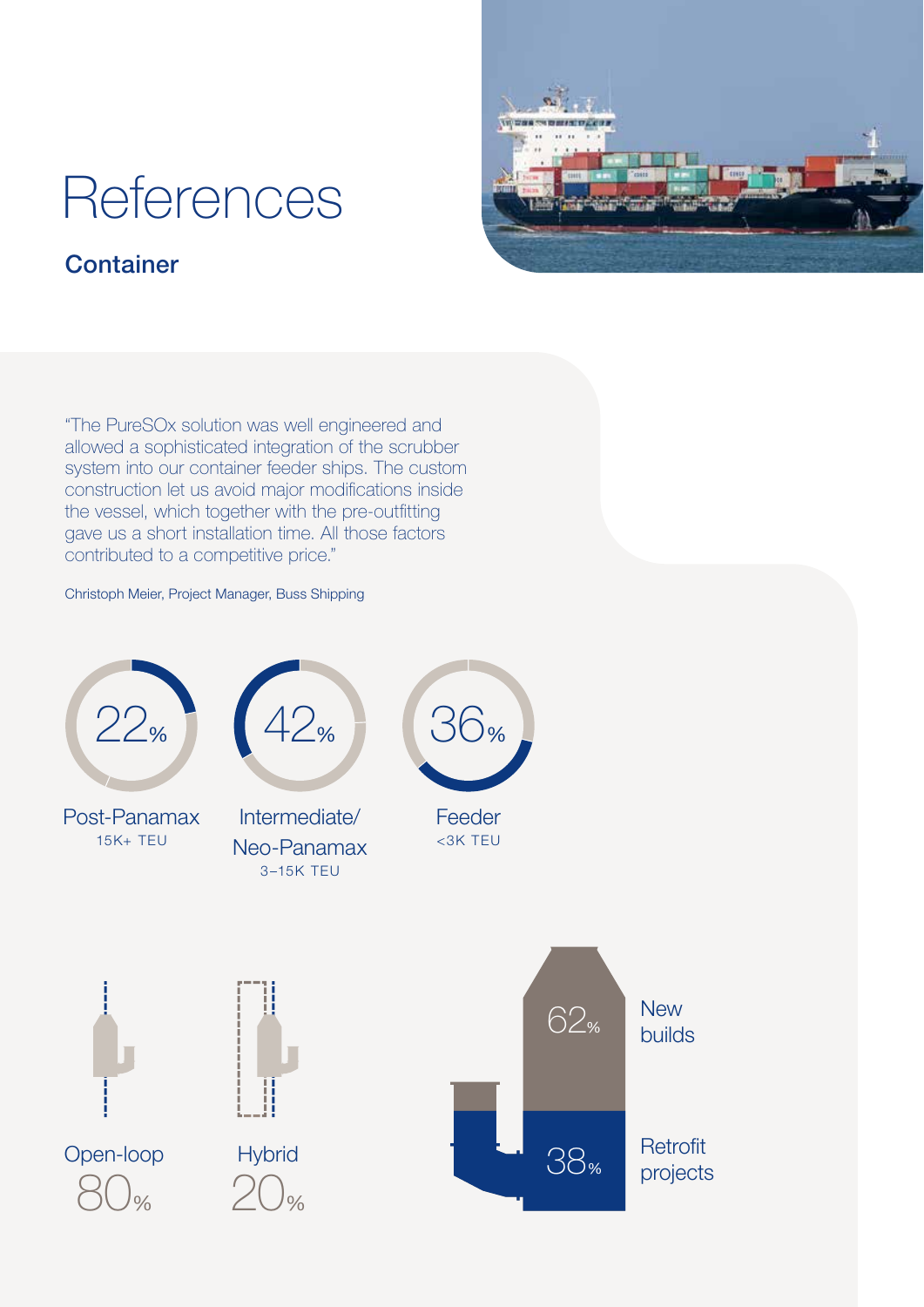

#### **Other**

"Hybrid scrubbers are among the most efficient alternatives to using expensive low-sulphur fuel oil. Based on our previous experience, PureSOx has proven to be a reliable and efficient retrofit solution. We have been very pleased with the cooperation with Alfa Laval."

#### Kasper Moos, Vice President Technical Org., DFDS Seaways